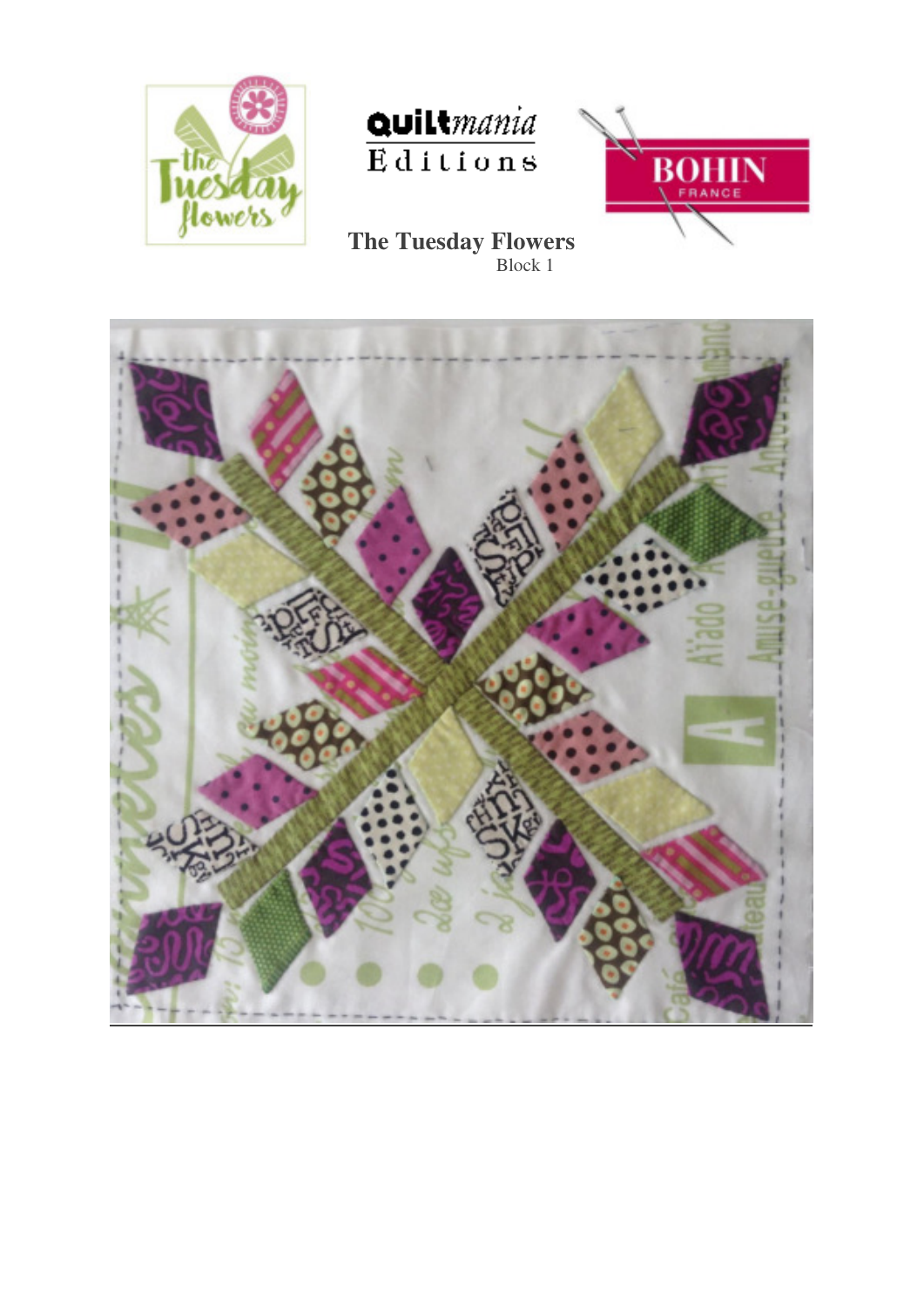## **General points:**

The measures which are given for cutting out the back of the block and the B stems include the  $\frac{1}{4}$ " inch sewing margins, which are rounded up to  $\frac{1}{2}$ " for both of them. For the appliqués, the templates of pieces C and D are in the sewing margins. *The dimensions on the detailed patterns are without the stitches***.** 

## **The cutting:**

**In a background fabric: 1 square A (10 ½'' side).** 

In a fabric of your choice:  $2(1\frac{1}{8}, 10)$  B bands for the stems.

**In 7 printed and contrasted fabrics compared to the background and for each: 4 C diamond-shapes (adding ¼ ") all around.** 

**32 C diamond shapes made out of thin cardboard (without the sewing margins) pour the English way of arrangement.** 

**Bohin temporary sticking-pencil (ref.: 65504)** 

## **Realisation:**

Pattern 1:

Fold the square A on bot hits diagonals and bot hits medians.



Sch<sub>1</sub>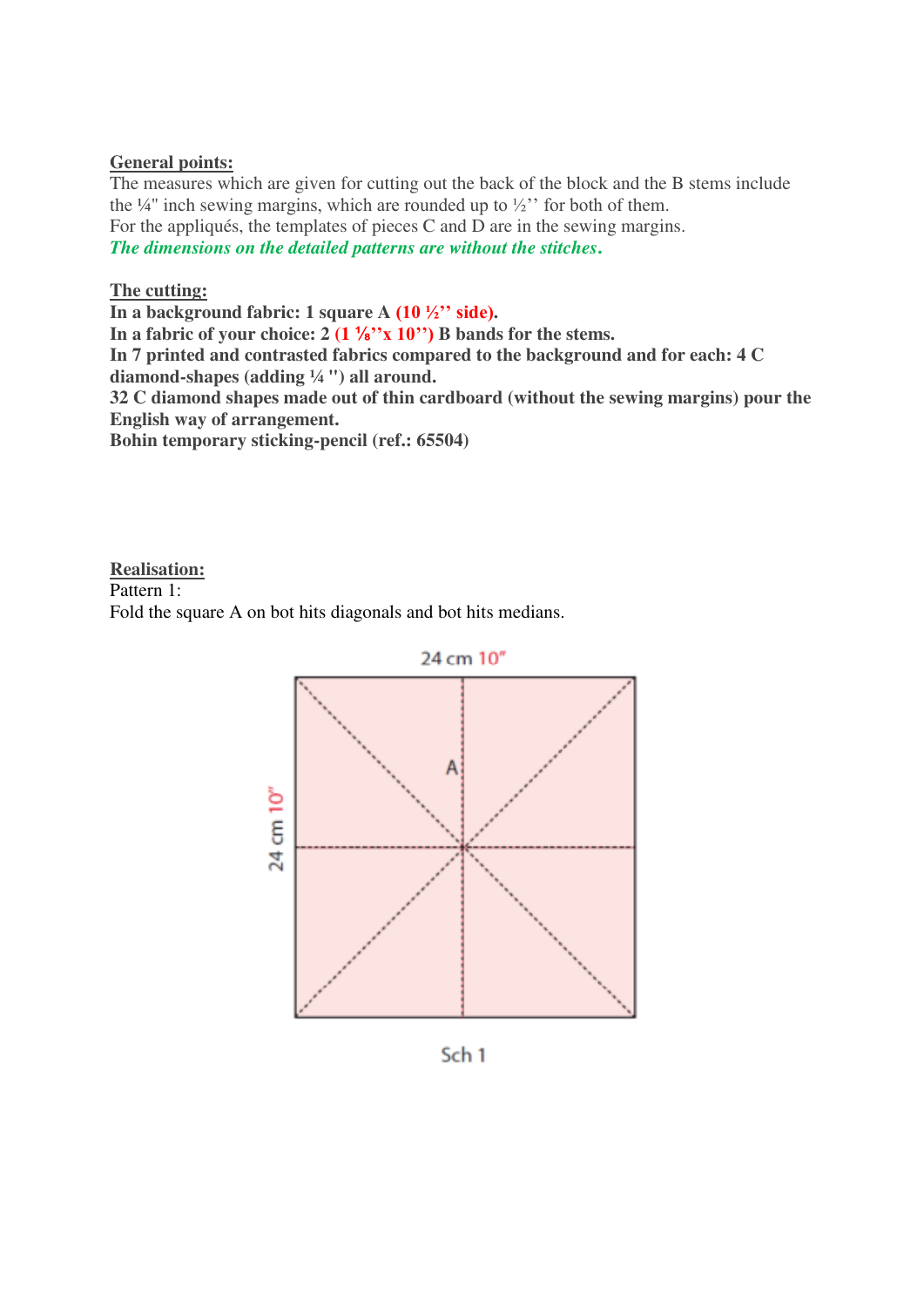Pattern 2:

On the diagonal of square A, applique the 2 bands B so that they cross in the middle. On the back of a first diamond in fabric, place a cardboard diamond C.

Gently put some Bohin glue on the edges of the cardboard diamond.

Fold down the margins of fabric. Repeat the same thing on the 28 C diamonds.

The same way, prepare the 4 D diamonds.

With the help of the pattern and the medians, place all the C diamonds on either sides of both the B stems.

Make a mark to see where they are places. Then, applique them with small invisible points. Empty the C diamonds, taking out the cardboards. Do the same on the 4 ends of the B stems and the 4 D diamonds by lining up the tips on the diagonals.



Sch<sub>2</sub>



*With our partner:*